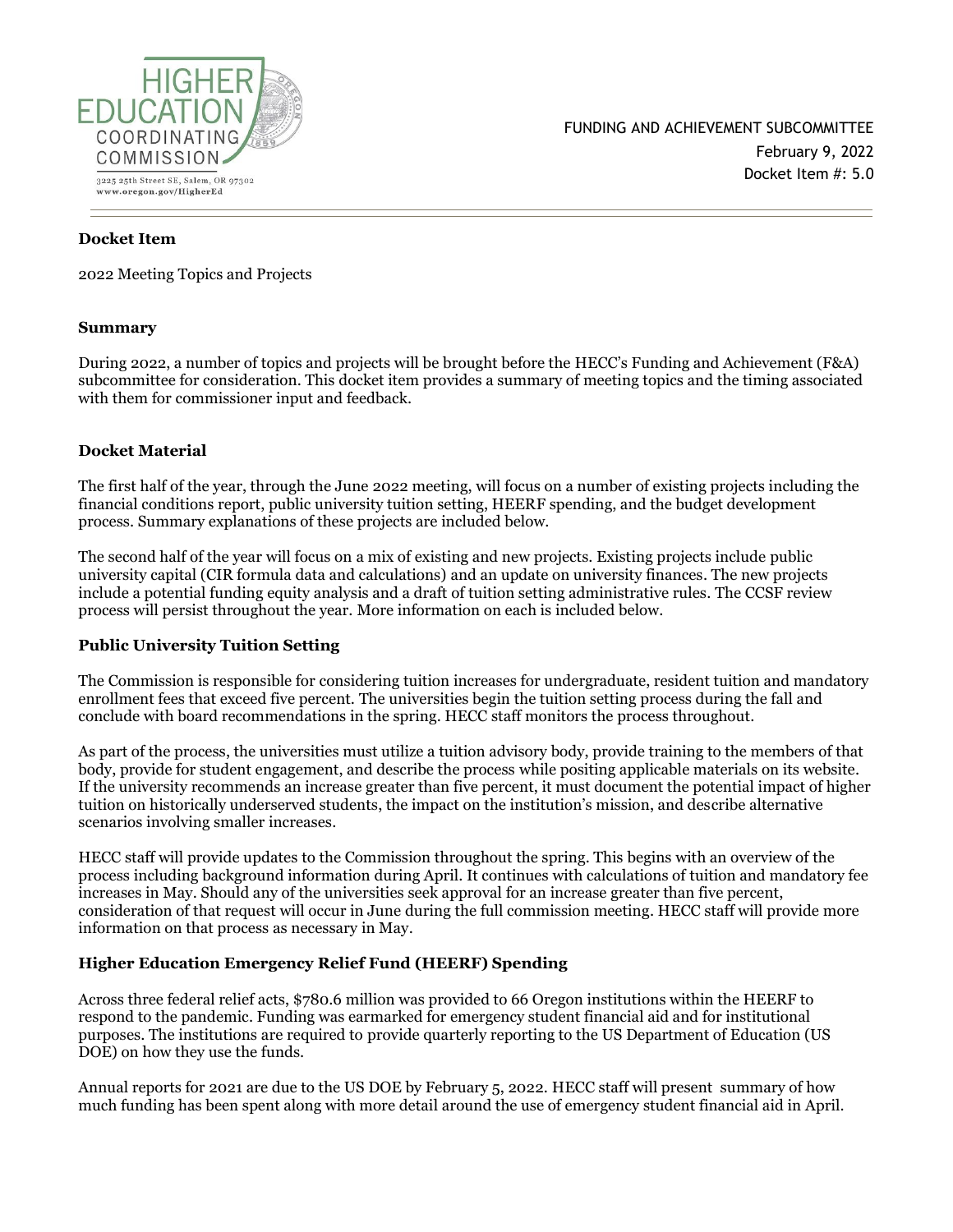### **2023 Budget Request Development Process**

HECC staff will complete 2023 Agency Request Budget (ARB) development work, guided by the Commission's Strategic Plan. At key junctures in the process, staff will request feedback and input from the F&A subcommittee as noted in the table below. Staff will present the final ARB to the F&A subcommittee and the full Commission for approval at their August 2022 meetings.

| April | Summary of POPs           | A presentation of potential policy option packages (POPs)<br>including a high-level summary of each.                                            |
|-------|---------------------------|-------------------------------------------------------------------------------------------------------------------------------------------------|
| May   | Stakeholder presentations | The institution associations, workforce advocates and student<br>financial aid advocates will be invited to provide context and<br>perspective. |
| June  | Agency overview           | An agency overview with an update on POPs along with staff<br>recommendations for support funding and capital proposals.                        |

### **Capital Improvement and Renewal (CIR) Data and Calculations**

Historically the State of Oregon provides CIR funding to the public universities to address urgent, capital needs. This often includes code compliance issues, Americans with Disabilities (ADA) Act projects, and critical deferred maintenance. For the 2021-23 biennium, the Legislature appropriated \$80 million for this purpose.

The HECC uses a formula that incorporates educational and general (E&G) space and a density factor to allocate the funding. Data is collected in September to update the distribution. The proposed allocation, based on updated information, will be reviewed with the Commission in October, 2022.

### **Funding Equity Analysis**

Recent research suggests that completion rates are correlated to the amount institutions spend on educationrelated activity, and that the financial resources available to an institution matter greatly for student success. With that in mind, a funding equity analysis can be performed to examine trends including how much institutions spend per student, how much they receive in state appropriations and tuition revenue, and how these financial patterns vary across institutions.

This analysis can be conducted with existing data readily available to HECC staff. The analysis will include community colleges and public universities. The intent of the analysis is to identify persistent financial inequities that exist among public institutions, and how addressing them could improve opportunities and outcomes for underrepresented students. The goal is to share this analysis with commissioners in August.

## **Tuition Setting Administrative Rules**

The public university tuition setting process has evolved over time to include a number of components. Currently, there are no administrative rules covering this topic, and it has been recommended one be adopted.

Staff's goal is to have a conversation with the commissioners in November about which of the existing process components should be included in a potential rule and how specific should the rule language be written. The draft rule would then follow the established rule making process including a public hearing. The earliest the Commission could consider a proposed rule would likely be February 2023.

#### **Staff Recommendation**